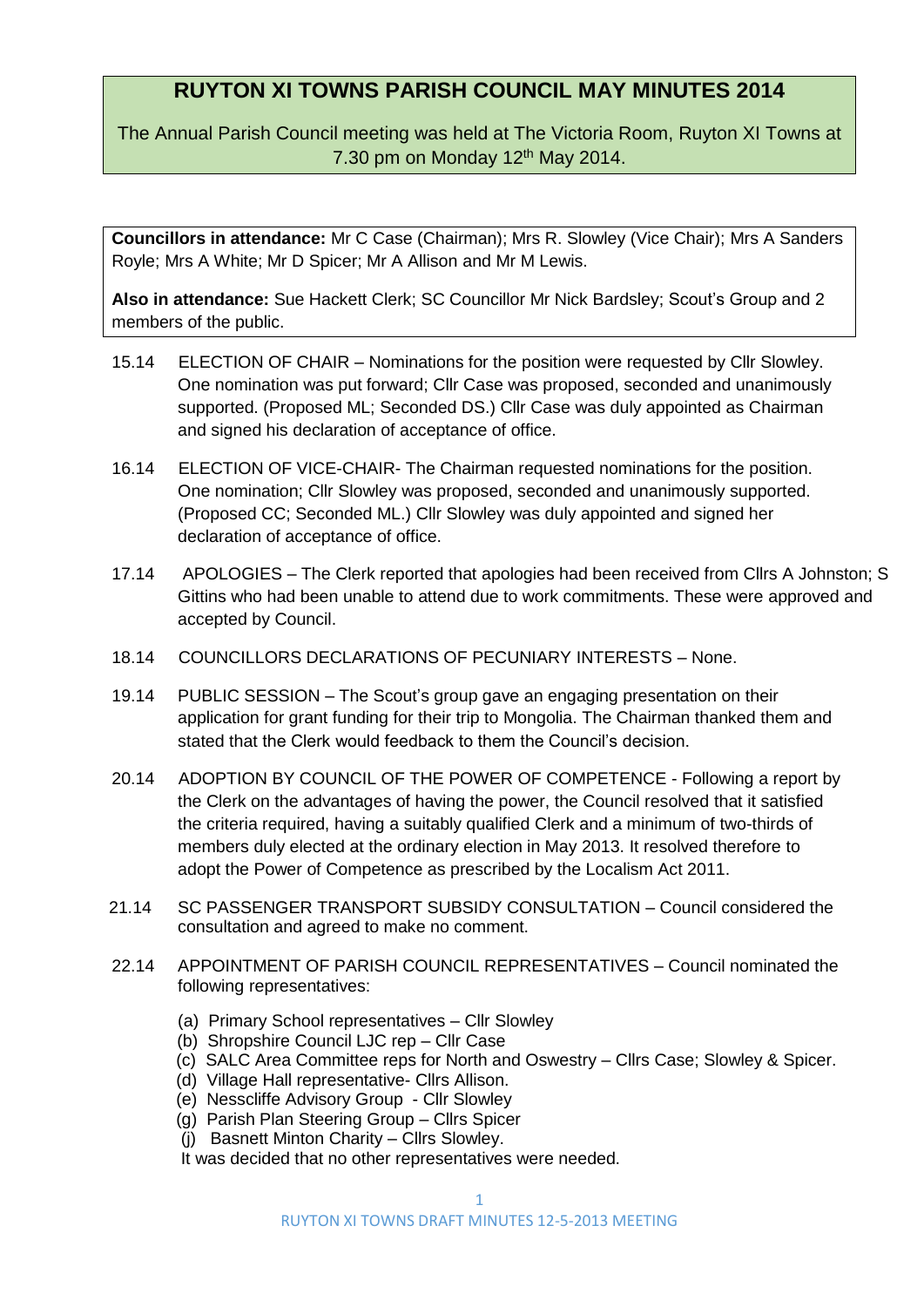- 23.14 STANDING ORDERS & FINANCIAL REGULATIONS: Council unanimously resolved that the model Standing Orders 2013 (Appendix C) would be adopted. It was also agreed that Cllrs Case, Spicer and the Clerk would report back on the new model Financial Regulations 2014 as amended by the Clerk (Appendix D) and that their adoption would be considered at the June meeting.
- 24.14 PLANNING MATTERS The Clerk confirmed no new planning applications or decisions had been received.
- 25.14 CONFIRMATION & ACCEPTANCE OF PREVIOUS MEETING MINUTES Council resolved that the draft minutes of the April 2014 meeting were accurate and directed the Chairman to sign them as such. (Proposed CC; Seconded TA.)
- 26.14 SHROPSHIRE COUNCIL SC Councillor Nick Bardsley confirmed his report as presented at the Annual Parish Meeting.
- 27.14 HIGHWAYS & MAINTENANCE ISSUES & FOOTWAY LIGHTING No new issues were reported.
- 28.14 WAR MEMORIAL TASK GROUP- Cllr Sanders Royle confirmed that the SC Conservation Officer (RH) had just confirmed that she was happy for the PC to organise the proposed work on the memorial. It was agreed by Council that the application would be completed on 23/5/14 and circulated amongst councillors prior to being circulated to the public (via Y Brown) and an application then submitted to the WM Trust. Envisaged completion of this stage was by 31/5/2014.

## 29.14 FINANCE

Annual Arrangements:

a. Council approved renewal of the following annual subscriptions, and contract payments: Shropshire Association of Local Councils and Society of Local Council Clerks subscriptions.

The renewal of SC VAS contract was declined and the Clerk instructed by Council to cancel the contract with immediate effect. Council agreed to pursue the purchase of a VAS and establish a Task & Finish Group to organise this.

Council approved the following actions:

- Scottish Power Council's current energy provider for street lighting; cost based on 2014/15 tariff of 12p/Kwhr. Clerk reported tariff quoted by Npower exceeded this but was obtaining further quotes.
- V & W Electrics for street lighting maintenance; contract to continue as service received good. To be reviewed in 2015/16.
- D Peate village maintenance cost 2pprox.. £1,500 p.a. Market to be tested during 2014/15. Action Clerk to compile a suitable schedule of works for this purpose.
- b. Council confirmed its current banking arrangements with the Bank of Ireland UK and intention of opening a deposit account with an alternative bank.
- c. Fixed Asset Register & Insurance Council adopted the fixed asset register, noting that the newly acquired notice board at Wykey was to be added. Council agreed that the Council's insurance should be renewed and that the Clerk should explore increasing the replacement value as per the schedule for the Cross and War Memorial without incurring any additional costs. (Appendix B).